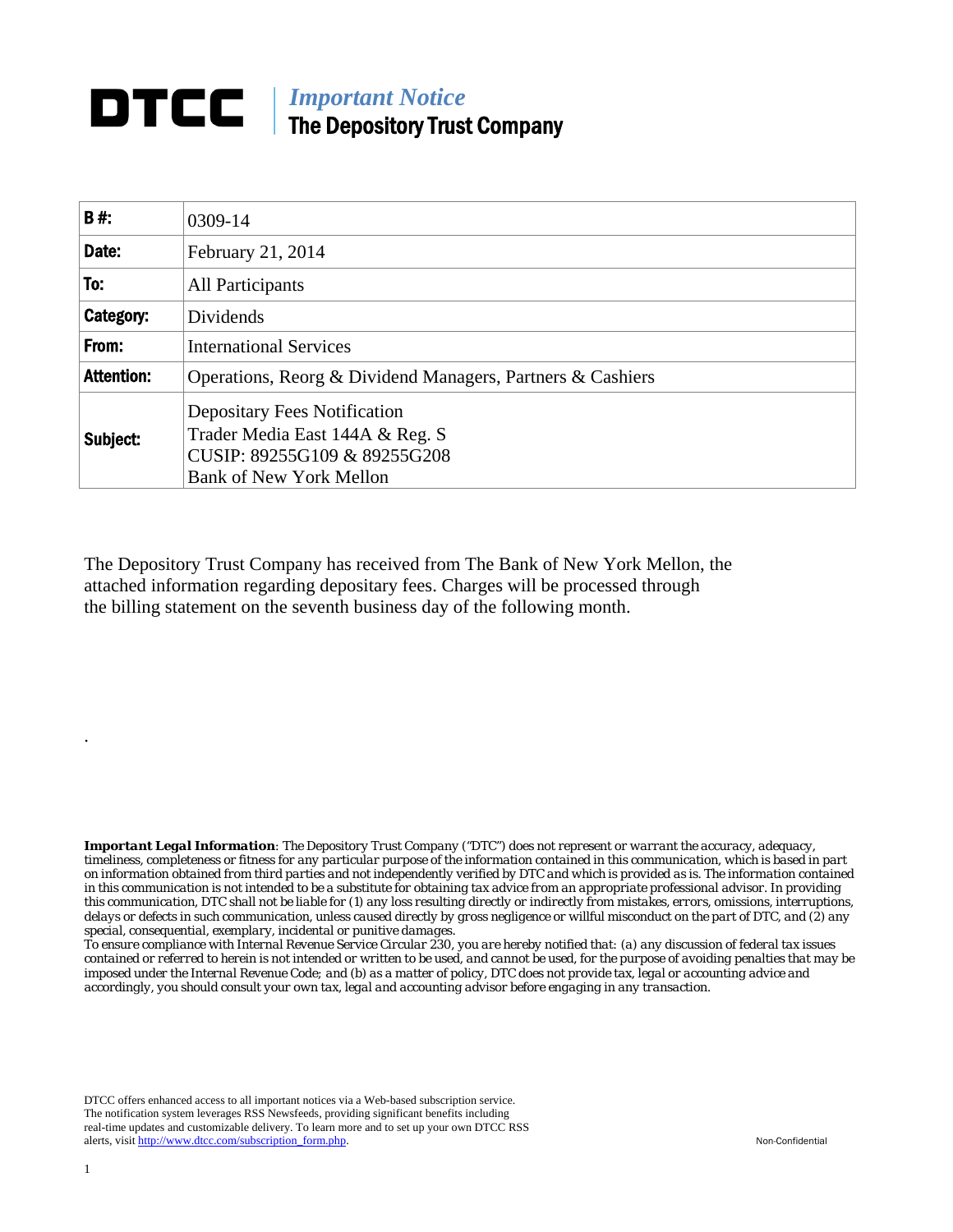

February 21, 2014

 The Bank of New York Mellon(the "Depositary") hereby represents and warrants to DTC, Euroclear, and Clearstream that it may collect and receive, pursuant to the terms and conditions of the Deposit Agreement (the "Agreement"), dated as of Feb 10, 2006 between Trader Media East Limited and the Depositary, a service fee per ADR share in accordance with the table below (the "Representation"):

| Depositary:            | <b>BNYM</b>              |
|------------------------|--------------------------|
| DTC#:                  | 2504                     |
| <b>Security Name:</b>  | Trader Media East - 144A |
| <b>CUSIP:</b>          | 89255G109                |
| <b>Security Type:</b>  | DR                       |
| Fee:                   | \$0.02                   |
| <b>Record Date:</b>    | Apr 07, 2014             |
| <b>Billing Period:</b> | April                    |
|                        |                          |

The Depositary hereby instructs DTC, Euroclear, and Clearstream to collect and pass-through such fees to the Depositary (the "Instruction").

Depositary hereby agrees to indemnify and hold harmless DTC, Euroclear, and Clearstream and their respective officers, directors, employees and agents (the "Indemnitees") from and against any and all Losses  $\frac{1}{1}$  and/or Legal Actions<sup>2</sup> resulting from or arising out the Representation and/or the Instruction, provided, however that such indemnity shall not extend to any Losses or Legal Actions resulting from or arising out of the negligence, willful default or fraud of DTC, Euroclear, and Clearstream (or any of their respective officers, directors, agents or employees).

Thank You,

The Bank of New York Mellon

<sup>1</sup> "Losses" means and includes all losses, liabilities, damages, judgments, payments, costs and expenses (including without limitation any reasonable costs of investigation and reasonable legal fees and expenses incurred).

<sup>2</sup> "Legal Action" means and includes any claim, counterclaim, demand, action, suit, counterclaim, arbitration, inquiry, proceeding or investigation before any federal, state or foreign court or other tribunal, or any investigative or regulatory agency or SRO.

BNY Mellon collects fees from DR holders pursuant to the terms and conditions of the DRs and the deposit agreement under which they are issued. From time to time, BNY Mellon may make payments to the issuer to reimburse and / or share revenue from the fees collected from DR holders, or waive fees and expenses to the issuer for services provided, generally relating to costs and expenses arising out of establishment and maintenance of the DR program. BNY Mellon may also transact with affiliated brokers and dealers.